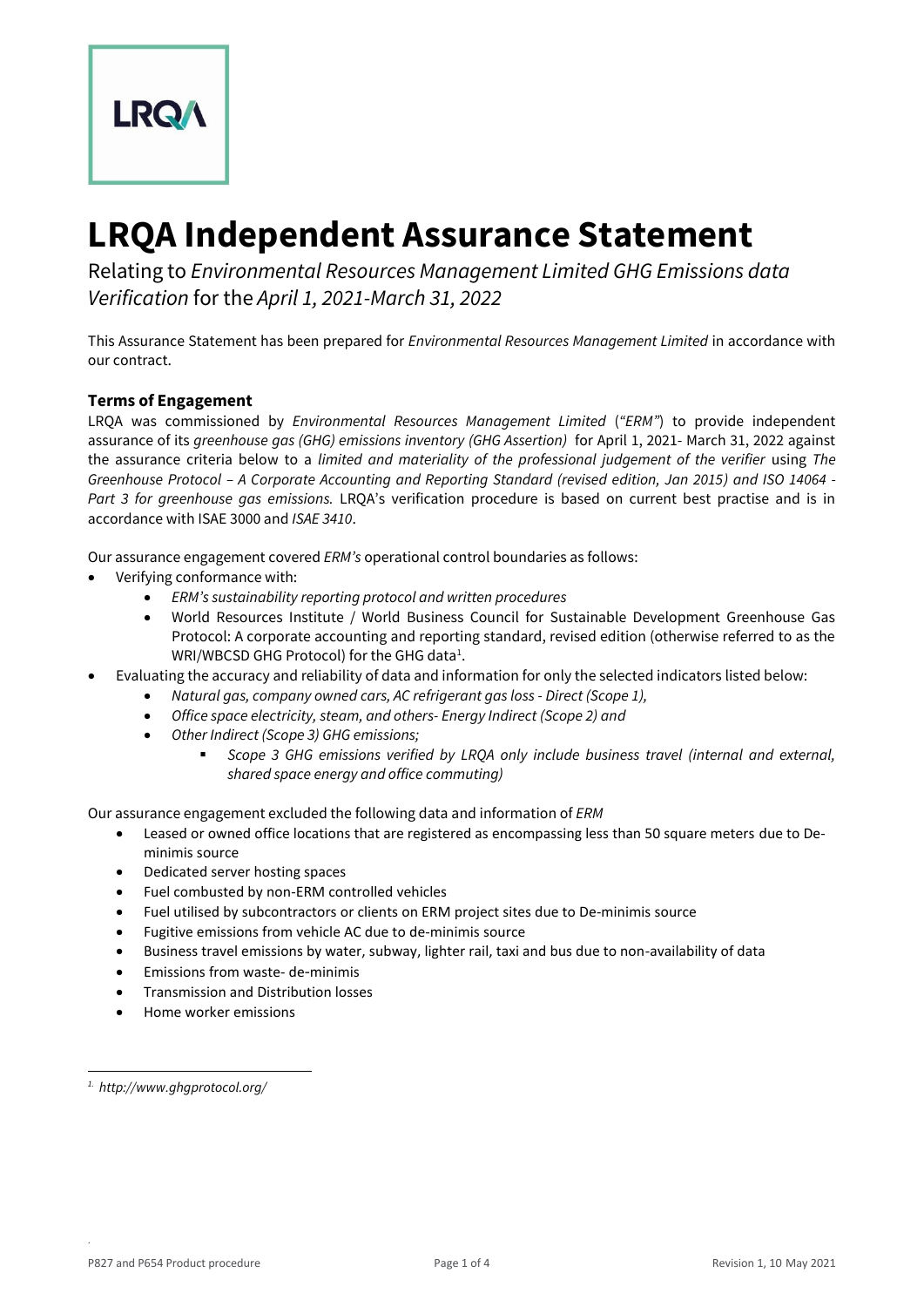

LRQA's responsibility is only to *ERM*. LRQA disclaims any liability or responsibility to others as explained in the end footnote. *ERM's* responsibility is for collecting, aggregating, analysing, and presenting all the data and information within the Report and for maintaining effective internal controls over the systems from which the Report is derived. Ultimately, the Report has been approved by, and remains the responsibility of *ERM.*

## **LRQA's Opinion**

Based on LRQA's approach, nothing has come to our attention that would cause us to believe that *ERM* has not, in all material respects:

- Met the requirements of the criteria listed above; and
- Disclosed accurate and reliable performance data and information as summarized in Table 1 below.

The opinion expressed is formed on the basis of a limited level of assurance<sup>2</sup> and at the materiality of the professional judgement of the verifier.

| <b>Scope of GHG emissions</b>                                                                                                 | Tonnes CO <sub>2</sub> e |
|-------------------------------------------------------------------------------------------------------------------------------|--------------------------|
| Scope 1 GHG emissions                                                                                                         | 1,175                    |
| Scope 2 GHG emissions (Location-based)                                                                                        | 2,011                    |
| Scope 2 GHG emissions (Market-based)                                                                                          | 53                       |
| Scope 3 GHG emissions (Location-based)                                                                                        | 5,893                    |
| Scope 3 GHG emissions (Market-based)                                                                                          | 5,928                    |
| Total GHG emissions (Location-based)                                                                                          | 9,079                    |
| Total GHG emissions (Market-based)                                                                                            | 7,157                    |
| Note 1: Scope 2, Location-based and Scope 2, Market-based are defined in the<br>WRI/WBCSD GHG Protocol Scope 2 Guidance, 2015 |                          |

## **Table 1. Summary of** *ERM GHG Emissions* **for April 1, 2021- March 30, 2022**

## **LRQA's Approach**

LRQA's assurance engagements are carried out in accordance with our verification procedure. The following tasks were undertaken as part of the evidence gathering process for this assurance engagement:

- Reviewing ERM's Methodology and procedure document
- Interviewing relevant employees of the organization responsible for managing GHG emissions data and records; and

.

 $2$ . The extent of evidence-gathering for a limited assurance engagement is less than for a reasonable assurance engagement. Limited assurance engagements focus on aggregated data rather than physically checking source data at sites. Consequently, the level of assurance obtained in a limited assurance engagement is lower than the assurance that would have been obtained had a reasonable assurance engagement been performed.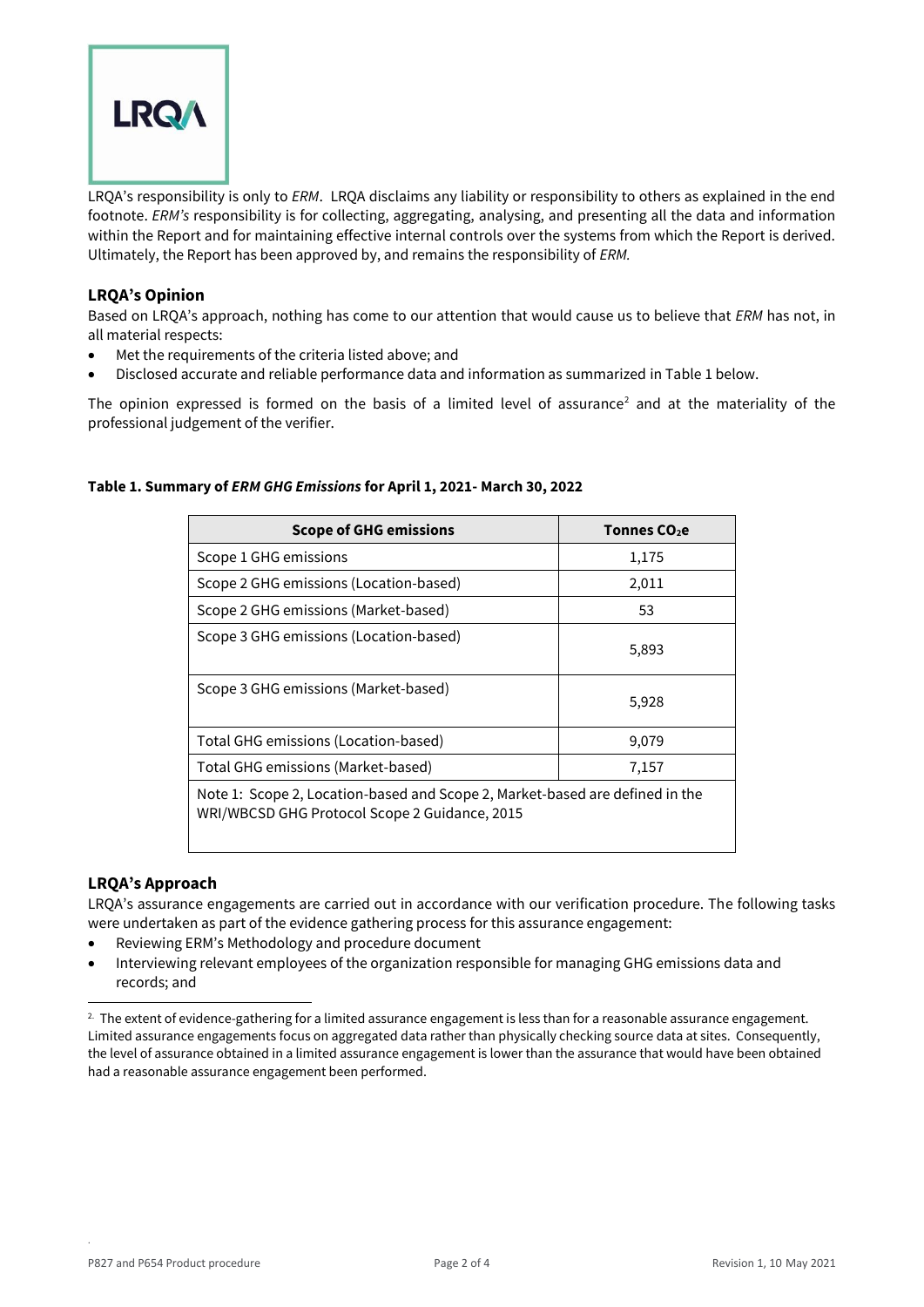

- Assessing *ERM's* data management systems to confirm they are designed to prevent significant errors, omissions, or misstatements in the Report. We did this by reviewing the effectiveness of data handling procedures, instructions, and systems, including those for internal quality control.
- Verifying historical GHG emissions data and records at an *aggregated level for the reporting period April 1, 2021- March 31, 2022*
- Sampling Ecometrica data submissions for the reporting period
- Verifying emission factors used with the source reference and confirmed their appropriateness

#### **Observations**

Further observations and findings, made during the assurance engagement, are to:

- Adopt a transparent base year recalculation for the next reporting period
- Obtain evidence of conformance to Scope 2 and Scope 3 quality criteria for all sites.
- Develop a process to improve accuracy of GHG quantification by using actual data wherever possible to reduce the proportion of estimations.
- Use region specific emission factors for Scope 3-Commuting emissions
- A consolidated system of controls should be adopted to detect misstatements, within the inventory, by the organisation prior to external audit.
- Improve the transparency of data collection at site/source level, as data tends to be aggregated prior to entry into the reporting system, better documentation of sources and methodologies is recommended.

#### **LRQA's Standards, Competence and Independence**

LRQA implements and maintains a comprehensive management system that meets accreditation requirements for ISO 14065 *Greenhouse gases – Requirements for greenhouse gas validation and verification bodies for use in accreditation or other forms of recognition* and ISO/IEC 17021 *Conformity assessment – Requirements for bodies providing audit and certification of management systems* that are at least as demanding as the requirements of the International Standard on Quality Control 1 and comply with the *Code of Ethics for Professional Accountants* issued by the International Ethics Standards Board for Accountants.

LRQA ensures the selection of appropriately qualified individuals based on their qualifications, training, and experience. The outcome of all verification and certification assessments is then internally reviewed by senior management to ensure that the approach applied is rigorous and transparent.

The verification assessment is the only work undertaken by LRQA for *ERM* and as such does not compromise our independence or impartiality.

.

Signed Dated: 31 May 2022

Sujatha Ramasamy LRQA Lead Verifier On behalf of LRQA 1 Trinity Park, Bickenhill Lane, Birmingham, UK. LRQA reference: LRQ00004598

LRQA, its affiliates and subsidiaries, and their respective officers, employees or agents are, individually and collectively, referred to in this clause as 'LRQA'. LRQA assumes no responsibility and shall not be liable to any person for any loss, damage or expense caused by reliance on the information or advice in this document or howsoever provided, unless that person has signed a contract with the relevant LRQA entity for the